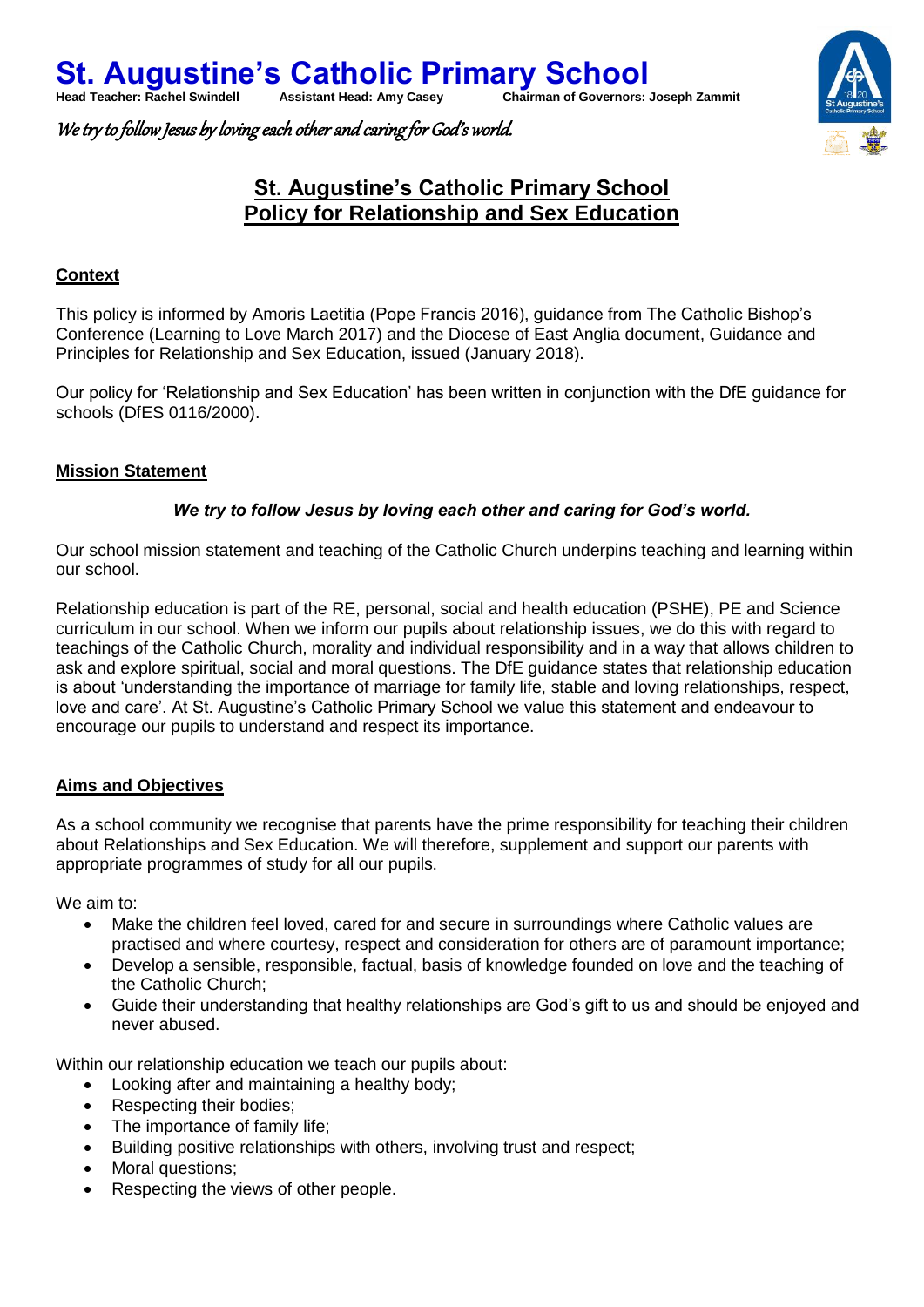## **St. Augustine's Catholic Primary School**<br>Head Teacher: Rachel Swindell Assistant Head: Amy Casey Chairman of Governors: **Chairman of Governors: Joseph Zammit**



### We try to follow Jesus by loving each other and caring for God's world.

In the Science curriculum the pupils at our school learn:

- That animals, including humans, move, feed, grow, use their senses and reproduce;
- To recognise and compare the main external parts of the bodies of humans;
- That humans and animals can produce offspring and these grow into adults;
- Describe the basic needs of animals, including humans, for survival;
- Describe the importance of humans for exercise, eating the rights amounts of different types of food and hygiene;
- Describe the changes as humans develop to old age including puberty
- To recognise similarities and differences between themselves and others and treat others with sensitivity

#### **Relationship and Sex Education Curriculum**

We teach about the uniqueness of the Human Being and relationships through different aspects of the curriculum. While we carry out the main relationship education in our PSHE curriculum, we also cover relationships in other areas of the curriculum. In particular, Science, PE and RE, which we believe contribute significantly to children's knowledge and understanding of their own bodies and how they are changing and developing. We always encourage our pupils to voice their opinions and discuss any issues they may have with other pupils and adults in the room.

The "Come and See" Religious Education Programme for Primary Schools programme and 'The Way, the Truth and the Life' series is also used in the school to support relationship education.

The Relationships and Sex Education curriculum will follow the model scheme of work developed by the CES (Autumn 2016) adapted where necessary to reflect the specific needs of the school.

We use a relationship education programme/s called, 'Journey in Love' with Year 5 and Year 6 in the school alongside RE. This has been carefully written and has involved much collaboration between numbers of people over several years. The programme is intended to support teachers and parents in Catholic schools to enable the holistic growth of children.

#### **Teaching and Learning**

Class teachers are responsible for the teaching and learning of Relationships and Sex education supported by the RE leader and PSHE leader. The majority of lessons will take place within the usual class organisation. It is recommended the teaching of the programme takes place in the Summer term in years 5 & 6 although teachers may organise the curriculum to suit their children's needs.

In Years 5 and 6 the RE leader will lead the teaching of 'Journey In Love' alongside the class teacher and there will be the opportunity for pupil groupings to reflect the needs of the pupils' e.g. single gender; individual; access to same gender staff; where appropriate.

Staff will be sensitive to the needs of differing pupils, levels of maturity and personal circumstances. We will ensure equality (Equalities Act 2010) irrespective of disability, SEND; race, nationality, ethnic origin; gender; religion or sexual orientation.

### **The Role of Parents**

We recognise that parents have the prime responsibility for teaching RSE to their children. As a school we will work in partnership with parents to support them in their responsibility to teach their children about Relationships and Sex Education**:**

- Inform parents about the school's relationship education policy and practice;
- Provide a workshop for parents to view materials and ask questions
- Answer any questions that parents may have about the relationship education of their child;
- Take seriously any issue that parents raise with teachers or governors about this policy, or about the arrangements for relationship education in the school;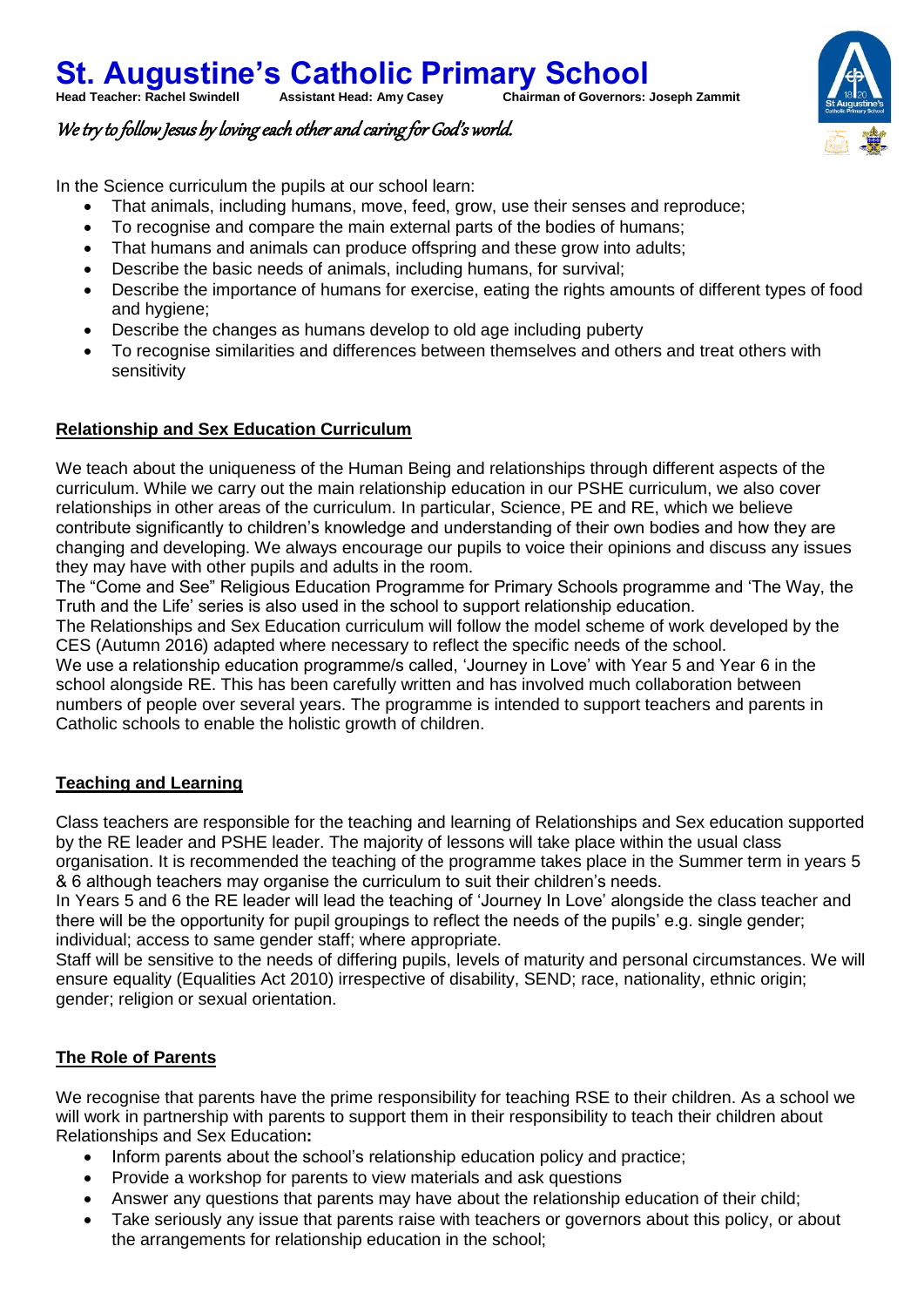

We try to follow Jesus by loving each other and caring for God's world.

 Inform parents about the best practice known with regard to relationship education, so that the teaching in school supports the key messages that parents and carers are giving to children at home.

We believe that, through this mutual exchange of knowledge and information, children will benefit from being given consistent messages about their changing bodies and their increasing responsibilities. Parents have the right to withdraw their child from all or part of the relationship education programme we teach in our school. If a parent wishes their child to be withdrawn from relationship education lessons, they should discuss this with the Head Teacher and make it clear which aspects of the programme they do not wish their child to participate in. The school will always comply with the wishes of parents in this regard. Children cannot be withdrawn from those aspects of the curriculum covered by the Science National Curriculum.

### **The Role of Other Members in the Community**

We encourage other valued members of the community to work with us to provide advice and support to the children with due regard to health education. In particular, our school Chaplain and members of the Local Health Authority, such as the school nurse and other health professionals, give us valuable support with our relationship education programme. The school will make every effort to ensure visitors, materials and content is consistent with the teaching of the Catholic Church.

### **Confidentiality**

Teachers conduct relationship education lessons in a sensitive manner and in confidence. However, if a child makes reference to being involved (or being likely to be involved in) sexual activity, then the teacher will take the reference seriously and deal with it as a matter of child protection. Teachers will respond in a similar way if a child indicates that they have been victims of other forms of abuse. They will not try to investigate, but will immediately inform the named person for child protection issues about their concerns. The headteacher will then deal with the matter in consultation with health care professionals (see also our policy on Child Protection).

### **The Role of the Head Teacher**

It is the responsibility of the Head Teacher to ensure that both staff and parents are informed about our relationship education policy and that the policy is implemented effectively. It is also the Head Teacher's responsibility to ensure that members of staff are given sufficient training, so that they can teach about relationships effectively and handle any difficult issues with sensitivity, in accordance with Catholic teaching.

The Head Teacher liaises with external agencies regarding the school relationship education programme and ensures that all adults who work with our children on these issues are aware of the school policy and work within its framework (see CES guidance on external agencies).

The Head Teacher monitors this policy on a regular basis and reports to governors, when requested, on the effectiveness of the policy.

### **Assessment, Monitoring and Review**

Relationship education has three main elements:

- Attitudes and values;
- Personal and social skills;
- Knowledge and understanding.